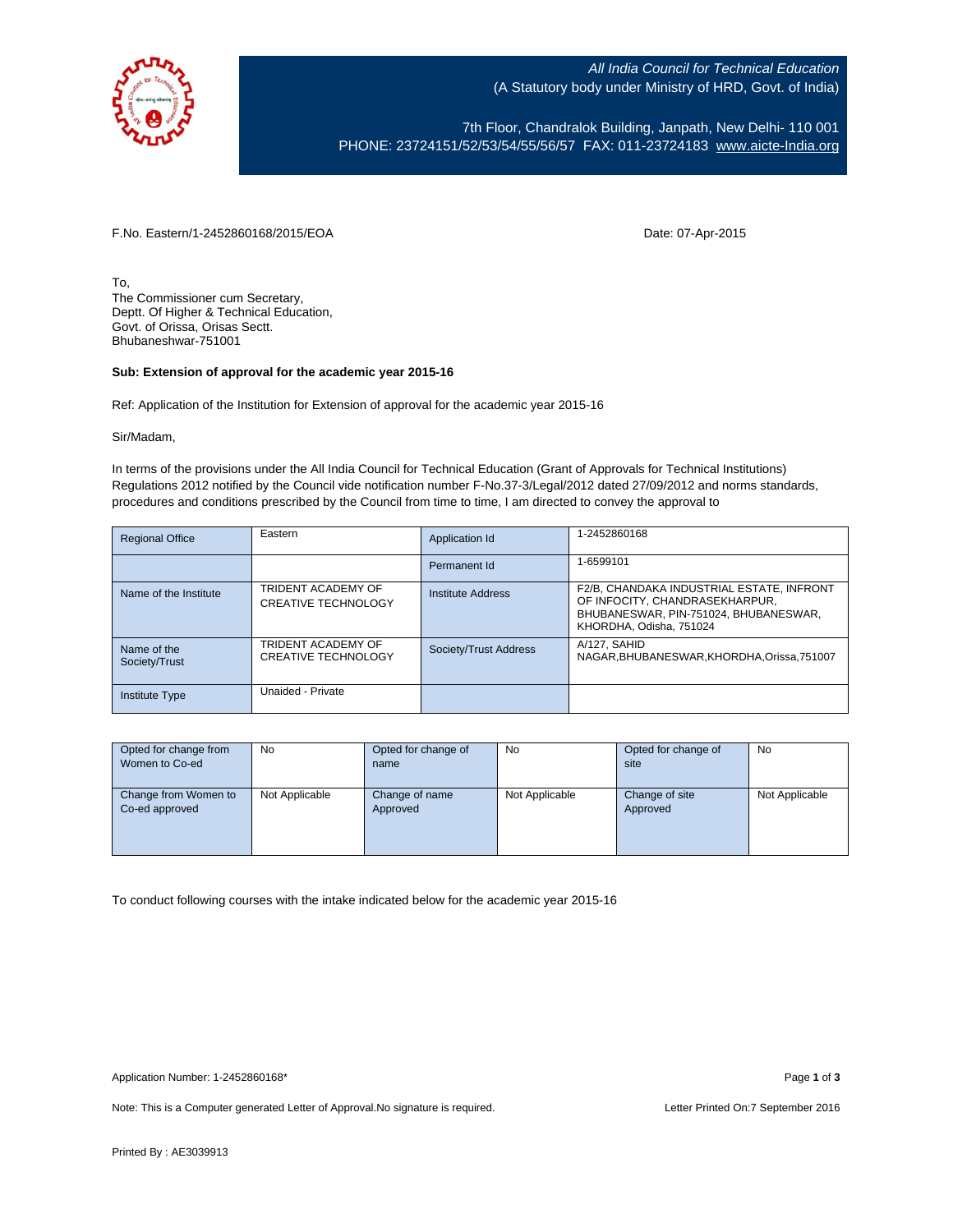

## All India Council for Technical Education (A Statutory body under Ministry of HRD, Govt. of India)

7th Floor, Chandralok Building, Janpath, New Delhi- 110 001 PHONE: 23724151/52/53/54/55/56/57 FAX: 011-23724183 [www.aicte-India.org](http://www.aicte-india.org/)

| Application Id: 1-2452860168<br>Program | <b>Shift</b> | Level                                     | Course                                                        | Full/Part Time             | <b>Affiliating Body</b>                                     | $2014 - 15$<br>Intake | Approved for<br>Intake<br>$15 - 16$ | status<br>NRI Approval | status<br>Approval<br>$\frac{Q}{\overline{D}}$ | Collaboration<br>status<br>Approval<br>Foreign |
|-----------------------------------------|--------------|-------------------------------------------|---------------------------------------------------------------|----------------------------|-------------------------------------------------------------|-----------------------|-------------------------------------|------------------------|------------------------------------------------|------------------------------------------------|
| <b>MANAGEMEN</b>                        | 1st<br>Shift | <b>POST</b><br><b>GRADUA</b><br>TE        | <b>MASTERS IN</b><br><b>BUSINESS</b><br><b>ADMINISTRATION</b> | <b>FULL</b><br><b>TIME</b> | Biju Patnaik<br>University of<br>Technology,<br>Bhubaneswar | 60                    | 60                                  | <b>NA</b>              | <b>NA</b>                                      | <b>NA</b>                                      |
| <b>MCA</b>                              | 1st<br>Shift | <b>POST</b><br><b>GRADUA</b><br><b>TE</b> | <b>MASTERS IN</b><br><b>COMPUTER</b><br><b>APPLICATIONS</b>   | <b>FULL</b><br><b>TIME</b> | Biju Patnaik<br>University of<br>Technology,<br>Bhubaneswar | 120                   | 120                                 | <b>NA</b>              | <b>NA</b>                                      | <b>NA</b>                                      |

Note: Validity of the course details may be verified at www.aicte-india.org>departments>approvals

The above mentioned approval is subject to the condition that TRIDENT ACADEMY OF CREATIVE TECHNOLOGY shall follow and adhere to the Regulations, guidelines and directions issued by AICTE from time to time and the undertaking / affidavit given by the institution along with the application submitted by the institution on portal.

In case of any differences in content in this Computer generated Extension of Approval Letter, the content/information as approved by the Executive Council / General Council as available on the record of AICTE shall be final and binding.

Strict compliance of Anti-Ragging Regulation:- Approval is subject to strict compliance of provisions made in AICTE Regulation notified vide F. No. 37-3/Legal/AICTE/2009 dated July 1, 2009 for Prevention and Prohibition of Ragging in Technical Institutions. In case Institution fails to take adequate steps to Prevent Ragging or fails to act in accordance with AICTE Regulation or fails to punish perpetrators or incidents of Ragging, it will be liable to take any action as defined under clause 9(4) of the said Regulation.

> **Dr. Avinash S Pant Actg Chairman, AICTE**

Copy to:

**1. The Regional Officer,** All India Council for Technical Education College of Leather Technology Campus

Application Number: 1-2452860168\* Page **2** of **3**

Note: This is a Computer generated Letter of Approval.No signature is required. Letter Printed On:7 September 2016